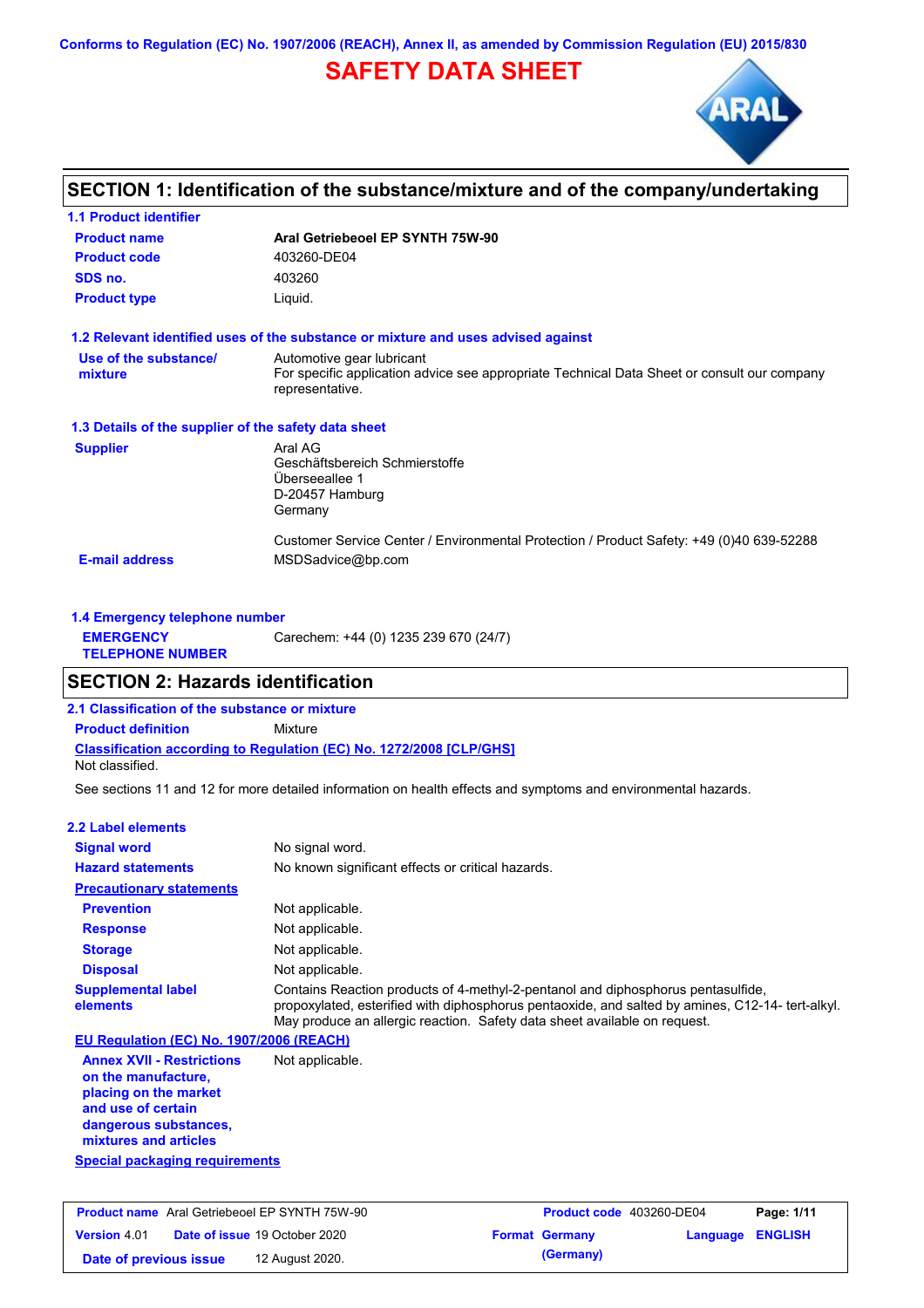# **SECTION 2: Hazards identification**

| <b>Containers to be fitted</b><br>with child-resistant<br>fastenings                                                     | Not applicable.                                                                                               |
|--------------------------------------------------------------------------------------------------------------------------|---------------------------------------------------------------------------------------------------------------|
| <b>Tactile warning of danger</b>                                                                                         | Not applicable.                                                                                               |
| 2.3 Other hazards                                                                                                        |                                                                                                               |
| <b>Results of PBT and vPvB</b><br>assessment                                                                             | Product does not meet the criteria for PBT or vPvB according to Regulation (EC) No. 1907/2006,<br>Annex XIII. |
| <b>Product meets the criteria</b><br>for PBT or vPvB according<br>to Regulation (EC) No.<br><b>1907/2006, Annex XIII</b> | This mixture does not contain any substances that are assessed to be a PBT or a vPvB.                         |
| Other hazards which do<br>not result in classification                                                                   | Defatting to the skin.                                                                                        |

## **SECTION 3: Composition/information on ingredients**

### **3.2 Mixtures**

Mixture **Product definition**

Synthetic base stock. Proprietary performance additives.

| <b>Product/ingredient</b><br>name                             | <b>Identifiers</b>                                                                   | $\%$      | <b>Regulation (EC) No.</b><br>1272/2008 [CLP] | <b>Type</b> |
|---------------------------------------------------------------|--------------------------------------------------------------------------------------|-----------|-----------------------------------------------|-------------|
| 1-Decene, homopolymer,<br>hydrogenated                        | REACH #: 01-2119486452-34<br>$EC: 500-183-1$<br>CAS: 68037-01-4                      | 225 - ≤50 | Asp. Tox. 1, H304                             | $[1]$       |
| Dec-1-ene, trimers, hydrogenated                              | REACH #: 01-2119493949-12<br>$EC: 500-393-3$<br>CAS: 157707-86-3                     | 225 - ≤50 | Asp. Tox. 1, H304                             | $[1]$       |
| Distillates (petroleum), solvent-<br>dewaxed heavy paraffinic | REACH #: 01-2119471299-27<br>EC: 265-169-7<br>CAS: 64742-65-0<br>Index: 649-474-00-6 | ≤10       | Asp. Tox. 1, H304                             | $[1]$       |

**See Section 16 for the full text of the H statements declared above.**

**Type** 

[1] Substance classified with a health or environmental hazard

[2] Substance with a workplace exposure limit

[3] Substance meets the criteria for PBT according to Regulation (EC) No. 1907/2006, Annex XIII

[4] Substance meets the criteria for vPvB according to Regulation (EC) No. 1907/2006, Annex XIII

[5] Substance of equivalent concern

[6] Additional disclosure due to company policy

Occupational exposure limits, if available, are listed in Section 8.

## **SECTION 4: First aid measures**

### **4.1 Description of first aid measures**

| Eye contact                       | In case of contact, immediately flush eyes with plenty of water for at least 15 minutes. Eyelids<br>should be held away from the eyeball to ensure thorough rinsing. Check for and remove any<br>contact lenses. Get medical attention. |
|-----------------------------------|-----------------------------------------------------------------------------------------------------------------------------------------------------------------------------------------------------------------------------------------|
| <b>Skin contact</b>               | Wash skin thoroughly with soap and water or use recognised skin cleanser. Remove<br>contaminated clothing and shoes. Wash clothing before reuse. Clean shoes thoroughly before<br>reuse. Get medical attention if irritation develops.  |
| <b>Inhalation</b>                 | If inhaled, remove to fresh air. Get medical attention if symptoms occur.                                                                                                                                                               |
| <b>Ingestion</b>                  | Do not induce vomiting unless directed to do so by medical personnel. Get medical attention if<br>symptoms occur.                                                                                                                       |
| <b>Protection of first-aiders</b> | No action shall be taken involving any personal risk or without suitable training.                                                                                                                                                      |

### **4.2 Most important symptoms and effects, both acute and delayed**

See Section 11 for more detailed information on health effects and symptoms.

### **Potential acute health effects**

| <b>Inhalation</b><br>Vapour inhalation under ambient conditions is not normally a problem due to low vapour<br>pressure. |  |
|--------------------------------------------------------------------------------------------------------------------------|--|
|                                                                                                                          |  |

|                        | <b>Product name</b> Aral Getriebeoel EP SYNTH 75W-90 | <b>Product code</b> 403260-DE04 |                  | Page: 2/11 |
|------------------------|------------------------------------------------------|---------------------------------|------------------|------------|
| <b>Version 4.01</b>    | <b>Date of issue 19 October 2020</b>                 | <b>Format Germany</b>           | Language ENGLISH |            |
| Date of previous issue | 12 August 2020.                                      | (Germany)                       |                  |            |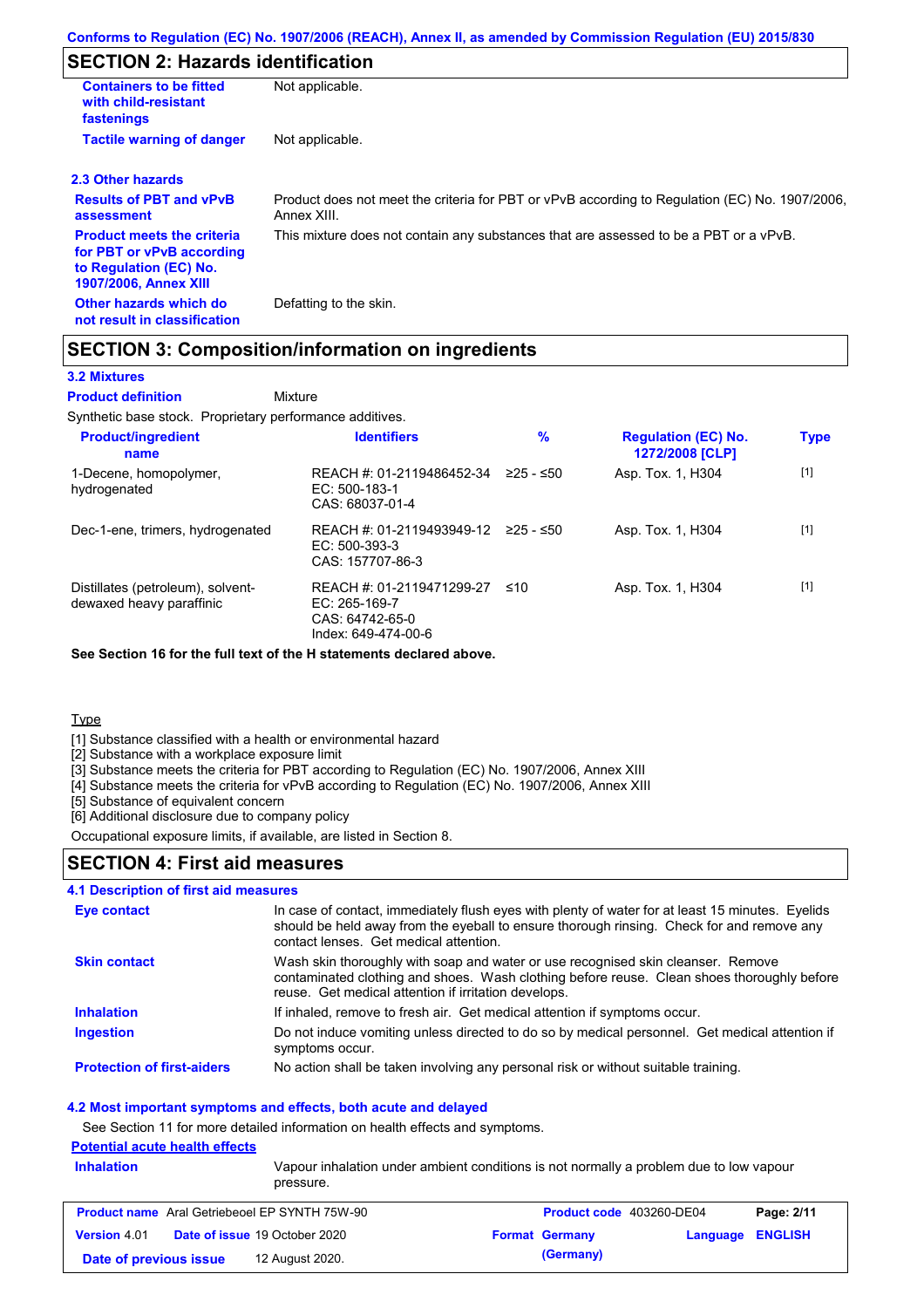### **Conforms to Regulation (EC) No. 1907/2006 (REACH), Annex II, as amended by Commission Regulation (EU) 2015/830**

# **SECTION 4: First aid measures**

| <b>Ingestion</b>    | No known significant effects or critical hazards.                                                                 |
|---------------------|-------------------------------------------------------------------------------------------------------------------|
| <b>Skin contact</b> | Defatting to the skin. May cause skin dryness and irritation.                                                     |
| <b>Eye contact</b>  | No known significant effects or critical hazards.                                                                 |
|                     | Delayed and immediate effects as well as chronic effects from short and long-term exposure                        |
| <b>Inhalation</b>   | Overexposure to the inhalation of airborne droplets or aerosols may cause irritation of the<br>respiratory tract. |
| <b>Ingestion</b>    | Ingestion of large quantities may cause nausea and diarrhoea.                                                     |
| <b>Skin contact</b> | Prolonged or repeated contact can defat the skin and lead to irritation and/or dermatitis.                        |
| <b>Eye contact</b>  | Potential risk of transient stinging or redness if accidental eye contact occurs.                                 |
|                     |                                                                                                                   |

# **4.3 Indication of any immediate medical attention and special treatment needed<br>Notes to physician** Treatment should in general be symptomatic and directed to relieving

| <b>Notes to physician</b>                                                                                                                                           | Treatment should in general be symptomatic and directed to relieving any effects.                                                                                                                                                                                                                                                                                 |  |  |  |
|---------------------------------------------------------------------------------------------------------------------------------------------------------------------|-------------------------------------------------------------------------------------------------------------------------------------------------------------------------------------------------------------------------------------------------------------------------------------------------------------------------------------------------------------------|--|--|--|
| <b>SECTION 5: Firefighting measures</b>                                                                                                                             |                                                                                                                                                                                                                                                                                                                                                                   |  |  |  |
| 5.1 Extinguishing media                                                                                                                                             |                                                                                                                                                                                                                                                                                                                                                                   |  |  |  |
| <b>Suitable extinguishing</b><br>In case of fire, use foam, dry chemical or carbon dioxide extinguisher or spray.<br>media                                          |                                                                                                                                                                                                                                                                                                                                                                   |  |  |  |
| <b>Unsuitable extinguishing</b><br>media                                                                                                                            | Do not use water jet. The use of a water jet may cause the fire to spread by splashing the<br>burning product.                                                                                                                                                                                                                                                    |  |  |  |
| 5.2 Special hazards arising from the substance or mixture                                                                                                           |                                                                                                                                                                                                                                                                                                                                                                   |  |  |  |
| <b>Hazards from the</b><br>substance or mixture                                                                                                                     | In a fire or if heated, a pressure increase will occur and the container may burst.                                                                                                                                                                                                                                                                               |  |  |  |
| <b>Hazardous combustion</b><br>Combustion products may include the following:<br>carbon oxides (CO, CO <sub>2</sub> ) (carbon monoxide, carbon dioxide)<br>products |                                                                                                                                                                                                                                                                                                                                                                   |  |  |  |
| 5.3 Advice for firefighters                                                                                                                                         |                                                                                                                                                                                                                                                                                                                                                                   |  |  |  |
| <b>Special precautions for</b><br>fire-fighters                                                                                                                     | No action shall be taken involving any personal risk or without suitable training. Promptly<br>isolate the scene by removing all persons from the vicinity of the incident if there is a fire.                                                                                                                                                                    |  |  |  |
| <b>Special protective</b><br>equipment for fire-fighters                                                                                                            | Fire-fighters should wear appropriate protective equipment and self-contained breathing<br>apparatus (SCBA) with a full face-piece operated in positive pressure mode. Clothing for fire-<br>fighters (including helmets, protective boots and gloves) conforming to European standard EN<br>469 will provide a basic level of protection for chemical incidents. |  |  |  |

# **SECTION 6: Accidental release measures**

|                                                          | 6.1 Personal precautions, protective equipment and emergency procedures                                                                                                                                                                                                                                                                                                                        |  |  |  |
|----------------------------------------------------------|------------------------------------------------------------------------------------------------------------------------------------------------------------------------------------------------------------------------------------------------------------------------------------------------------------------------------------------------------------------------------------------------|--|--|--|
| For non-emergency<br>personnel                           | No action shall be taken involving any personal risk or without suitable training. Evacuate<br>surrounding areas. Keep unnecessary and unprotected personnel from entering. Do not touch<br>or walk through spilt material. Floors may be slippery; use care to avoid falling. Put on<br>appropriate personal protective equipment.                                                            |  |  |  |
| For emergency responders                                 | If specialised clothing is required to deal with the spillage, take note of any information in<br>Section 8 on suitable and unsuitable materials. See also the information in "For non-<br>emergency personnel".                                                                                                                                                                               |  |  |  |
| <b>6.2 Environmental</b><br><b>precautions</b>           | Avoid dispersal of spilt material and runoff and contact with soil, waterways, drains and sewers.<br>Inform the relevant authorities if the product has caused environmental pollution (sewers,<br>waterways, soil or air).                                                                                                                                                                    |  |  |  |
| 6.3 Methods and material for containment and cleaning up |                                                                                                                                                                                                                                                                                                                                                                                                |  |  |  |
| <b>Small spill</b>                                       | Stop leak if without risk. Move containers from spill area. Absorb with an inert material and<br>place in an appropriate waste disposal container. Dispose of via a licensed waste disposal<br>contractor.                                                                                                                                                                                     |  |  |  |
| <b>Large spill</b>                                       | Stop leak if without risk. Move containers from spill area. Prevent entry into sewers, water<br>courses, basements or confined areas. Contain and collect spillage with non-combustible,<br>absorbent material e.g. sand, earth, vermiculite or diatomaceous earth and place in container<br>for disposal according to local regulations. Dispose of via a licensed waste disposal contractor. |  |  |  |

| <b>Product name</b> Aral Getriebeoel EP SYNTH 75W-90 |  | Product code 403260-DE04             |  | Page: 3/11            |                         |  |
|------------------------------------------------------|--|--------------------------------------|--|-----------------------|-------------------------|--|
| <b>Version 4.01</b>                                  |  | <b>Date of issue 19 October 2020</b> |  | <b>Format Germany</b> | <b>Language ENGLISH</b> |  |
| Date of previous issue                               |  | 12 August 2020.                      |  | (Germany)             |                         |  |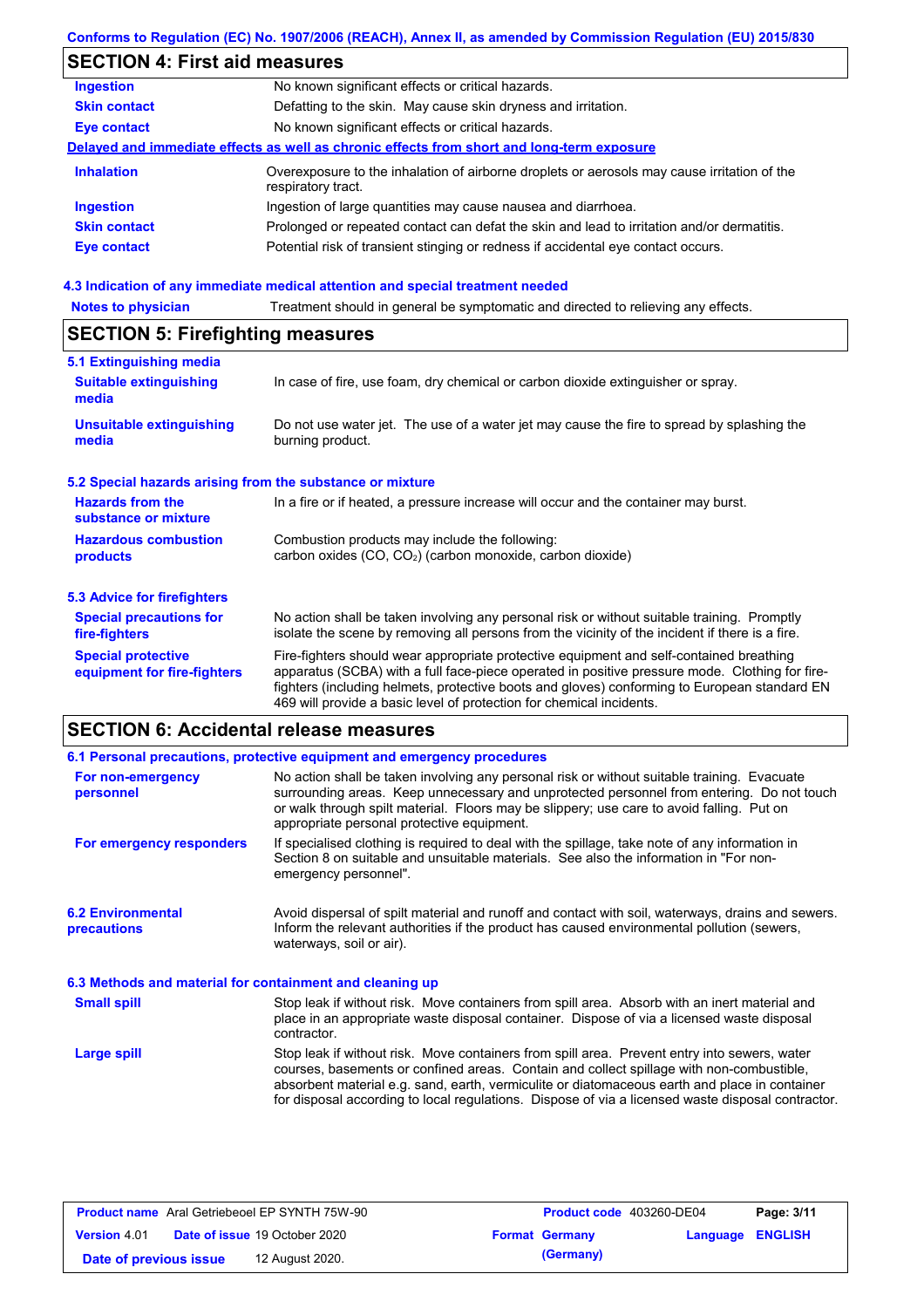### **SECTION 6: Accidental release measures**

| 6.4 Reference to other<br><b>sections</b> | See Section 1 for emergency contact information.<br>See Section 5 for firefighting measures. |
|-------------------------------------------|----------------------------------------------------------------------------------------------|
|                                           | See Section 8 for information on appropriate personal protective equipment.                  |
|                                           | See Section 12 for environmental precautions.                                                |
|                                           | See Section 13 for additional waste treatment information.                                   |

## **SECTION 7: Handling and storage**

| 7.1 Precautions for safe handling                                             |                                                                                                                                                                                                                                                                                                                                                                                                                                                                                          |
|-------------------------------------------------------------------------------|------------------------------------------------------------------------------------------------------------------------------------------------------------------------------------------------------------------------------------------------------------------------------------------------------------------------------------------------------------------------------------------------------------------------------------------------------------------------------------------|
| <b>Protective measures</b>                                                    | Put on appropriate personal protective equipment.                                                                                                                                                                                                                                                                                                                                                                                                                                        |
| <b>Advice on general</b><br>occupational hygiene                              | Eating, drinking and smoking should be prohibited in areas where this material is handled.<br>stored and processed. Wash thoroughly after handling. Remove contaminated clothing and<br>protective equipment before entering eating areas. See also Section 8 for additional<br>information on hygiene measures.                                                                                                                                                                         |
| <b>7.2 Conditions for safe</b><br>storage, including any<br>incompatibilities | Store in accordance with local requiations. Store in a dry, cool and well-ventilated area, away<br>from incompatible materials (see Section 10). Keep away from heat and direct sunlight. Keep<br>container tightly closed and sealed until ready for use. Containers that have been opened must<br>be carefully resealed and kept upright to prevent leakage. Store and use only in equipment/<br>containers designed for use with this product. Do not store in unlabelled containers. |
| <b>Not suitable</b>                                                           | Prolonged exposure to elevated temperature.                                                                                                                                                                                                                                                                                                                                                                                                                                              |
| <b>Germany - Storage code</b>                                                 | 10                                                                                                                                                                                                                                                                                                                                                                                                                                                                                       |
| 7.3 Specific end use(s)                                                       |                                                                                                                                                                                                                                                                                                                                                                                                                                                                                          |

**Recommendations**

See section 1.2 and Exposure scenarios in annex, if applicable.

### **SECTION 8: Exposure controls/personal protection**

### **8.1 Control parameters**

**Occupational exposure limits**

No exposure limit value known.

Whilst specific OELs for certain components may be shown in this section, other components may be present in any mist, vapour or dust produced. Therefore, the specific OELs may not be applicable to the product as a whole and are provided for guidance only.

**Recommended monitoring procedures**

If this product contains ingredients with exposure limits, personal, workplace atmosphere or biological monitoring may be required to determine the effectiveness of the ventilation or other control measures and/or the necessity to use respiratory protective equipment. Reference should be made to monitoring standards, such as the following: European Standard EN 689 (Workplace atmospheres - Guidance for the assessment of exposure by inhalation to chemical agents for comparison with limit values and measurement strategy) European Standard EN 14042 (Workplace atmospheres - Guide for the application and use of procedures for the assessment of exposure to chemical and biological agents) European Standard EN 482 (Workplace atmospheres - General requirements for the performance of procedures for the measurement of chemical agents) Reference to national guidance documents for methods for the determination of hazardous substances will also be required.

#### **Derived No Effect Level**

No DNELs/DMELs available.

#### **Predicted No Effect Concentration**

No PNECs available

### **8.2 Exposure controls**

| <b>Appropriate engineering</b><br>concentrations below their respective occupational exposure limits.<br><b>controls</b><br>kept in good condition and properly maintained.<br>ensure that all items of personal protective equipment are compatible. |                                                                                                                                                                                                                                                             |                       | Provide exhaust ventilation or other engineering controls to keep the relevant airborne<br>All activities involving chemicals should be assessed for their risks to health, to ensure<br>exposures are adequately controlled. Personal protective equipment should only be considered<br>after other forms of control measures (e.g. engineering controls) have been suitably evaluated.<br>Personal protective equipment should conform to appropriate standards, be suitable for use, be<br>Your supplier of personal protective equipment should be consulted for advice on selection and<br>appropriate standards. For further information contact your national organisation for standards.<br>The final choice of protective equipment will depend upon a risk assessment. It is important to |                |  |
|-------------------------------------------------------------------------------------------------------------------------------------------------------------------------------------------------------------------------------------------------------|-------------------------------------------------------------------------------------------------------------------------------------------------------------------------------------------------------------------------------------------------------------|-----------------------|-----------------------------------------------------------------------------------------------------------------------------------------------------------------------------------------------------------------------------------------------------------------------------------------------------------------------------------------------------------------------------------------------------------------------------------------------------------------------------------------------------------------------------------------------------------------------------------------------------------------------------------------------------------------------------------------------------------------------------------------------------------------------------------------------------|----------------|--|
| <b>Individual protection measures</b>                                                                                                                                                                                                                 |                                                                                                                                                                                                                                                             |                       |                                                                                                                                                                                                                                                                                                                                                                                                                                                                                                                                                                                                                                                                                                                                                                                                     |                |  |
| <b>Hygiene measures</b>                                                                                                                                                                                                                               | Wash hands, forearms and face thoroughly after handling chemical products, before eating,<br>smoking and using the lavatory and at the end of the working period. Ensure that eyewash<br>stations and safety showers are close to the workstation location. |                       |                                                                                                                                                                                                                                                                                                                                                                                                                                                                                                                                                                                                                                                                                                                                                                                                     |                |  |
| <b>Product name</b> Aral Getriebeoel EP SYNTH 75W-90                                                                                                                                                                                                  |                                                                                                                                                                                                                                                             |                       | Product code 403260-DE04                                                                                                                                                                                                                                                                                                                                                                                                                                                                                                                                                                                                                                                                                                                                                                            | Page: 4/11     |  |
| <b>Version 4.01</b><br>Date of issue 19 October 2020                                                                                                                                                                                                  |                                                                                                                                                                                                                                                             | <b>Format Germany</b> | Language                                                                                                                                                                                                                                                                                                                                                                                                                                                                                                                                                                                                                                                                                                                                                                                            | <b>ENGLISH</b> |  |
| Date of previous issue                                                                                                                                                                                                                                | 12 August 2020.                                                                                                                                                                                                                                             | (Germany)             |                                                                                                                                                                                                                                                                                                                                                                                                                                                                                                                                                                                                                                                                                                                                                                                                     |                |  |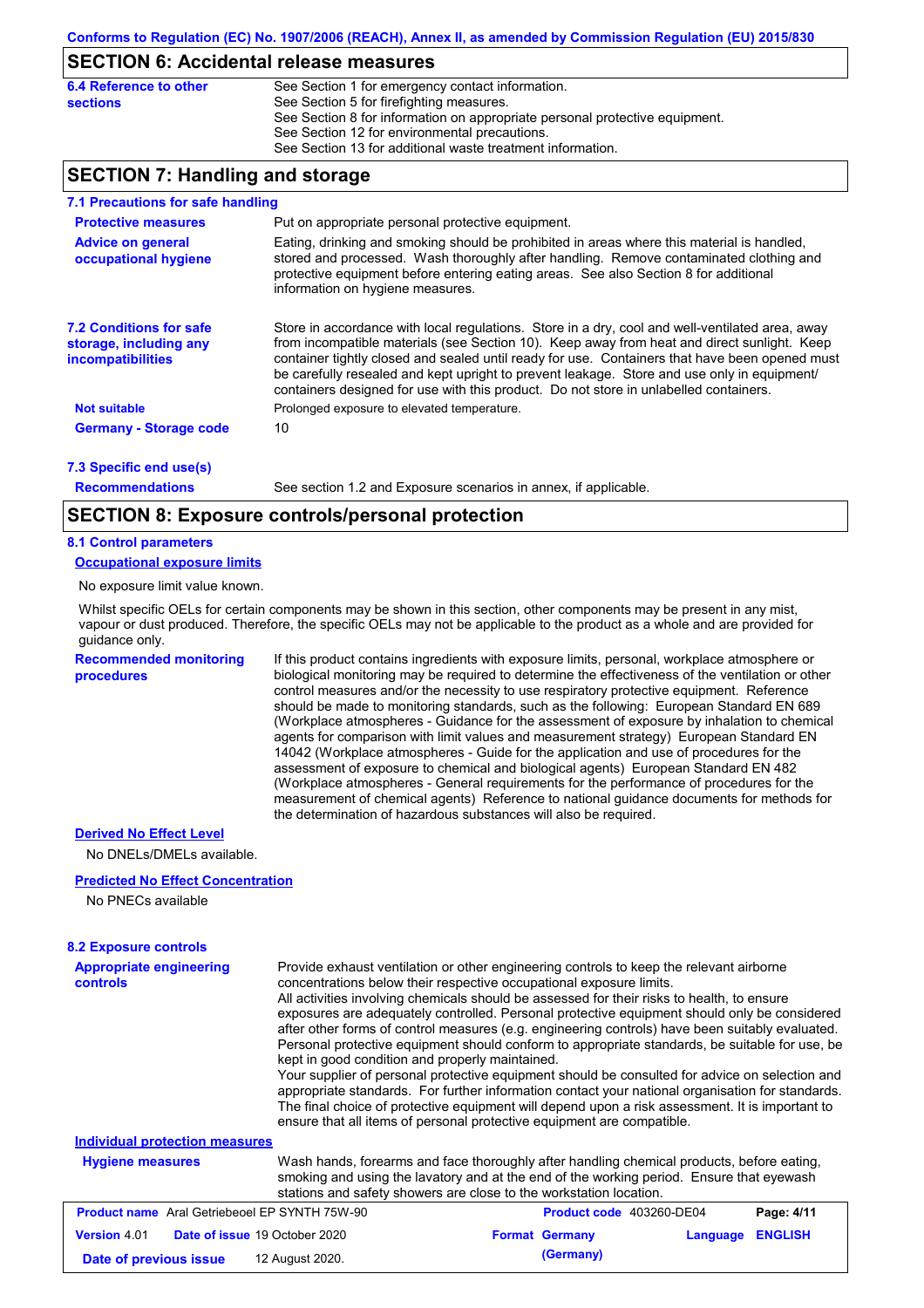# **SECTION 8: Exposure controls/personal protection**

| <b>Respiratory protection</b> | In case of insufficient ventilation, wear suitable respiratory equipment.<br>The correct choice of respiratory protection depends upon the chemicals being handled, the<br>conditions of work and use, and the condition of the respiratory equipment. Safety procedures<br>should be developed for each intended application. Respiratory protection equipment should<br>therefore be chosen in consultation with the supplier/manufacturer and with a full assessment<br>of the working conditions.                                                                                                                                             |
|-------------------------------|---------------------------------------------------------------------------------------------------------------------------------------------------------------------------------------------------------------------------------------------------------------------------------------------------------------------------------------------------------------------------------------------------------------------------------------------------------------------------------------------------------------------------------------------------------------------------------------------------------------------------------------------------|
| <b>Eye/face protection</b>    | Safety glasses with side shields.                                                                                                                                                                                                                                                                                                                                                                                                                                                                                                                                                                                                                 |
| <b>Skin protection</b>        |                                                                                                                                                                                                                                                                                                                                                                                                                                                                                                                                                                                                                                                   |
| <b>Hand protection</b>        | <b>General Information:</b>                                                                                                                                                                                                                                                                                                                                                                                                                                                                                                                                                                                                                       |
|                               |                                                                                                                                                                                                                                                                                                                                                                                                                                                                                                                                                                                                                                                   |
|                               | Because specific work environments and material handling practices vary, safety procedures<br>should be developed for each intended application. The correct choice of protective gloves<br>depends upon the chemicals being handled, and the conditions of work and use. Most gloves<br>provide protection for only a limited time before they must be discarded and replaced (even the<br>best chemically resistant gloves will break down after repeated chemical exposures).                                                                                                                                                                  |
|                               | Gloves should be chosen in consultation with the supplier / manufacturer and taking account of<br>a full assessment of the working conditions.                                                                                                                                                                                                                                                                                                                                                                                                                                                                                                    |
|                               | Recommended: Nitrile gloves.<br><b>Breakthrough time:</b>                                                                                                                                                                                                                                                                                                                                                                                                                                                                                                                                                                                         |
|                               | Breakthrough time data are generated by glove manufacturers under laboratory test conditions<br>and represent how long a glove can be expected to provide effective permeation resistance. It<br>is important when following breakthrough time recommendations that actual workplace<br>conditions are taken into account. Always consult with your glove supplier for up-to-date<br>technical information on breakthrough times for the recommended glove type.<br>Our recommendations on the selection of gloves are as follows:                                                                                                                |
|                               | Continuous contact:                                                                                                                                                                                                                                                                                                                                                                                                                                                                                                                                                                                                                               |
|                               | Gloves with a minimum breakthrough time of 240 minutes, or >480 minutes if suitable gloves<br>can be obtained.<br>If suitable gloves are not available to offer that level of protection, gloves with shorter<br>breakthrough times may be acceptable as long as appropriate glove maintenance and<br>replacement regimes are determined and adhered to.                                                                                                                                                                                                                                                                                          |
|                               | Short-term / splash protection:                                                                                                                                                                                                                                                                                                                                                                                                                                                                                                                                                                                                                   |
|                               | Recommended breakthrough times as above.<br>It is recognised that for short-term, transient exposures, gloves with shorter breakthrough times<br>may commonly be used. Therefore, appropriate maintenance and replacement regimes must<br>be determined and rigorously followed.                                                                                                                                                                                                                                                                                                                                                                  |
|                               | <b>Glove Thickness:</b>                                                                                                                                                                                                                                                                                                                                                                                                                                                                                                                                                                                                                           |
|                               | For general applications, we recommend gloves with a thickness typically greater than 0.35 mm.                                                                                                                                                                                                                                                                                                                                                                                                                                                                                                                                                    |
|                               | It should be emphasised that glove thickness is not necessarily a good predictor of glove<br>resistance to a specific chemical, as the permeation efficiency of the glove will be dependent<br>on the exact composition of the glove material. Therefore, glove selection should also be based<br>on consideration of the task requirements and knowledge of breakthrough times.<br>Glove thickness may also vary depending on the glove manufacturer, the glove type and the<br>glove model. Therefore, the manufacturers' technical data should always be taken into account<br>to ensure selection of the most appropriate glove for the task. |
|                               | Note: Depending on the activity being conducted, gloves of varying thickness may be required<br>for specific tasks. For example:                                                                                                                                                                                                                                                                                                                                                                                                                                                                                                                  |
|                               | • Thinner gloves (down to 0.1 mm or less) may be required where a high degree of manual<br>dexterity is needed. However, these gloves are only likely to give short duration protection and<br>would normally be just for single use applications, then disposed of.                                                                                                                                                                                                                                                                                                                                                                              |
|                               | • Thicker gloves (up to 3 mm or more) may be required where there is a mechanical (as well                                                                                                                                                                                                                                                                                                                                                                                                                                                                                                                                                        |

| <b>Product name</b> Aral Getriebeoel EP SYNTH 75W-90 |  | <b>Product code</b> 403260-DE04      |  | Page: 5/11            |                  |  |
|------------------------------------------------------|--|--------------------------------------|--|-----------------------|------------------|--|
| <b>Version 4.01</b>                                  |  | <b>Date of issue 19 October 2020</b> |  | <b>Format Germany</b> | Language ENGLISH |  |
| Date of previous issue                               |  | 12 August 2020.                      |  | (Germany)             |                  |  |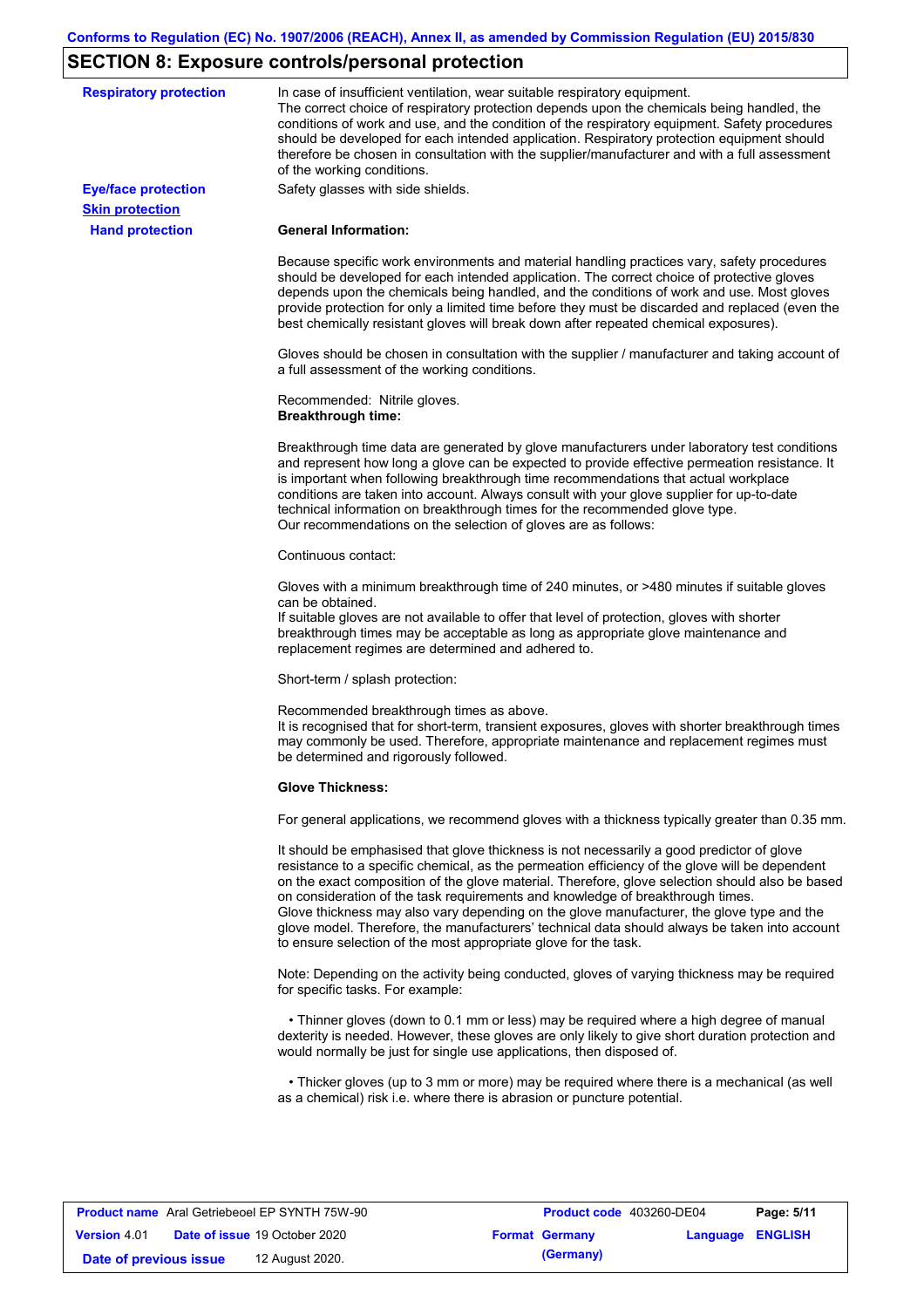# **SECTION 8: Exposure controls/personal protection**

| <b>Skin and body</b>                             | Use of protective clothing is good industrial practice.<br>Personal protective equipment for the body should be selected based on the task being<br>performed and the risks involved and should be approved by a specialist before handling this<br>product.<br>Cotton or polyester/cotton overalls will only provide protection against light superficial<br>contamination that will not soak through to the skin. Overalls should be laundered on a regular<br>basis. When the risk of skin exposure is high (e.g. when cleaning up spillages or if there is a<br>risk of splashing) then chemical resistant aprons and/or impervious chemical suits and boots<br>will be required. |
|--------------------------------------------------|---------------------------------------------------------------------------------------------------------------------------------------------------------------------------------------------------------------------------------------------------------------------------------------------------------------------------------------------------------------------------------------------------------------------------------------------------------------------------------------------------------------------------------------------------------------------------------------------------------------------------------------------------------------------------------------|
| <b>Refer to standards:</b>                       | Respiratory protection: EN 529<br>Gloves: EN 420, EN 374<br>Eye protection: EN 166<br>Filtering half-mask: EN 149<br>Filtering half-mask with valve: EN 405<br>Half-mask: EN 140 plus filter<br>Full-face mask: EN 136 plus filter<br>Particulate filters: EN 143<br>Gas/combined filters: EN 14387                                                                                                                                                                                                                                                                                                                                                                                   |
| <b>Environmental exposure</b><br><b>controls</b> | Emissions from ventilation or work process equipment should be checked to ensure they<br>comply with the requirements of environmental protection legislation. In some cases, fume<br>scrubbers, filters or engineering modifications to the process equipment will be necessary to<br>reduce emissions to acceptable levels.                                                                                                                                                                                                                                                                                                                                                         |

## **SECTION 9: Physical and chemical properties**

## **9.1 Information on basic physical and chemical properties**

| <u>Appearance</u>                                      |                                                                                                                                |
|--------------------------------------------------------|--------------------------------------------------------------------------------------------------------------------------------|
| <b>Physical state</b>                                  | Liquid.                                                                                                                        |
| <b>Colour</b>                                          | Amber.                                                                                                                         |
| Odour                                                  | Not available.                                                                                                                 |
| <b>Odour threshold</b>                                 | Not available.                                                                                                                 |
| pH                                                     | Not available.                                                                                                                 |
| <b>Melting point/freezing point</b>                    | Not available.                                                                                                                 |
| Initial boiling point and boiling<br>range             | Not available.                                                                                                                 |
| <b>Pour point</b>                                      | $-51 °C$                                                                                                                       |
| <b>Flash point</b>                                     | Open cup: >180°C (>356°F) [Cleveland.]                                                                                         |
| <b>Evaporation rate</b>                                | Not available.                                                                                                                 |
| <b>Flammability (solid, gas)</b>                       | Not available.                                                                                                                 |
| <b>Upper/lower flammability or</b><br>explosive limits | Not available.                                                                                                                 |
| <b>Vapour pressure</b>                                 | Not available.                                                                                                                 |
| <b>Vapour density</b>                                  | Not available.                                                                                                                 |
| <b>Relative density</b>                                | Not available.                                                                                                                 |
| <b>Density</b>                                         | <1000 kg/m <sup>3</sup> (<1 g/cm <sup>3</sup> ) at 15 <sup>°</sup> C                                                           |
| <b>Solubility(ies)</b>                                 | insoluble in water.                                                                                                            |
| <b>Partition coefficient: n-octanol/</b><br>water      | Not available.                                                                                                                 |
| <b>Auto-ignition temperature</b>                       | Not available.                                                                                                                 |
| <b>Decomposition temperature</b>                       | Not available.                                                                                                                 |
| <b>Viscosity</b>                                       | Kinematic: 77.58 mm <sup>2</sup> /s (77.58 cSt) at 40 $^{\circ}$ C<br>Kinematic: 14.63 mm <sup>2</sup> /s (14.63 cSt) at 100°C |
| <b>Explosive properties</b>                            | Not available.                                                                                                                 |
| <b>Oxidising properties</b>                            | Not available.                                                                                                                 |
|                                                        |                                                                                                                                |

### **9.2 Other information**

**Appearance**

No additional information.

| <b>Product name</b> Aral Getriebeoel EP SYNTH 75W-90 |                                      | <b>Product code</b>   |  |
|------------------------------------------------------|--------------------------------------|-----------------------|--|
| <b>Version 4.01</b>                                  | <b>Date of issue 19 October 2020</b> | <b>Format Germany</b> |  |
| Date of previous issue                               | 12 August 2020.                      | (Germany)             |  |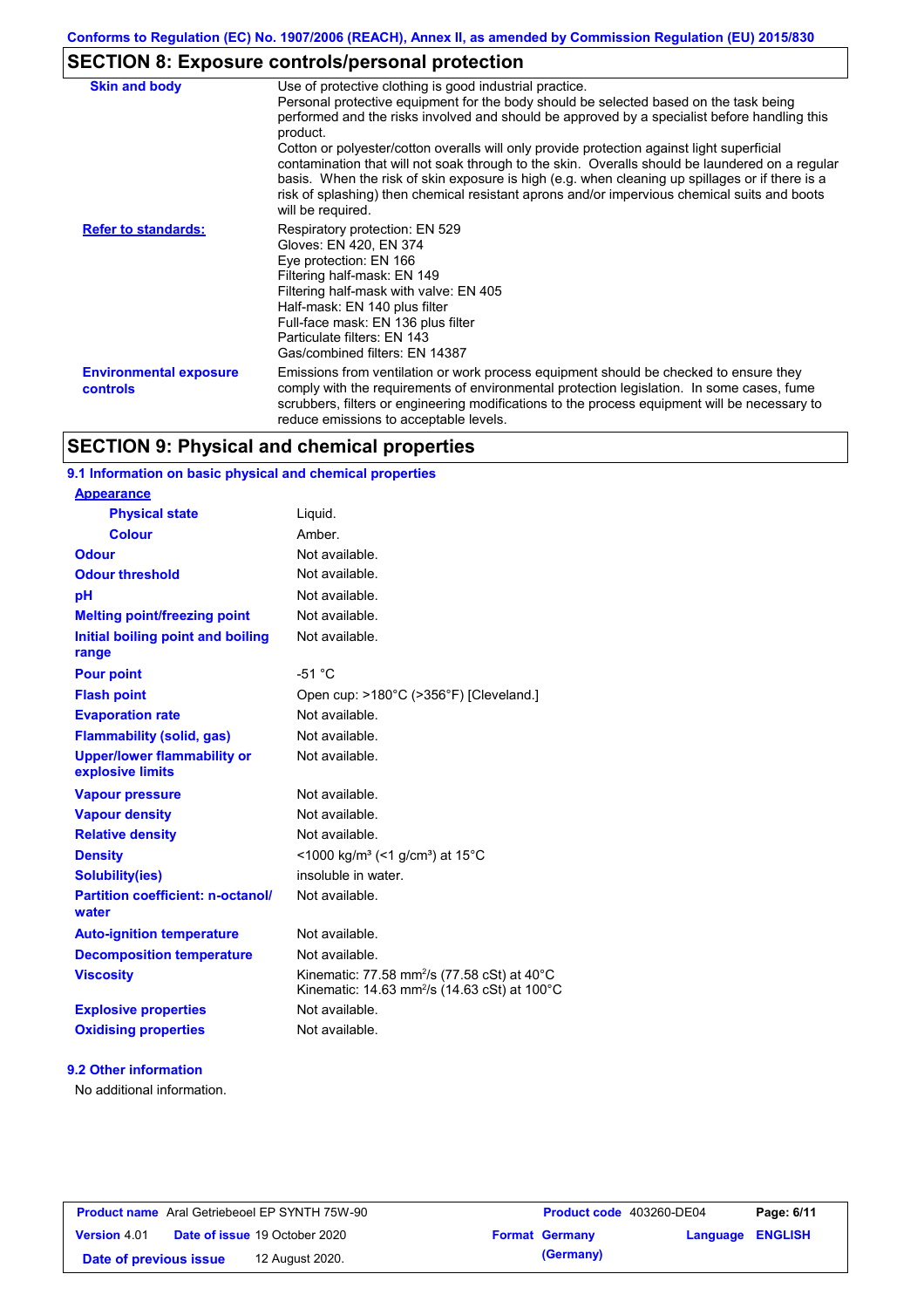|                                                   | <b>SECTION 10: Stability and reactivity</b>                                                                                                                             |  |  |
|---------------------------------------------------|-------------------------------------------------------------------------------------------------------------------------------------------------------------------------|--|--|
| <b>10.1 Reactivity</b>                            | No specific test data available for this product. Refer to Conditions to avoid and Incompatible<br>materials for additional information.                                |  |  |
| <b>10.2 Chemical stability</b>                    | The product is stable.                                                                                                                                                  |  |  |
| <b>10.3 Possibility of</b><br>hazardous reactions | Under normal conditions of storage and use, hazardous reactions will not occur.<br>Under normal conditions of storage and use, hazardous polymerisation will not occur. |  |  |
| <b>10.4 Conditions to avoid</b>                   | Avoid all possible sources of ignition (spark or flame).                                                                                                                |  |  |
| <b>10.5 Incompatible materials</b>                | Reactive or incompatible with the following materials: oxidising materials.                                                                                             |  |  |
| <b>10.6 Hazardous</b><br>decomposition products   | Under normal conditions of storage and use, hazardous decomposition products should not be<br>produced.                                                                 |  |  |

# **SECTION 11: Toxicological information**

| 11.1 Information on toxicological effects          |                                                                                                                             |
|----------------------------------------------------|-----------------------------------------------------------------------------------------------------------------------------|
| <b>Acute toxicity estimates</b>                    |                                                                                                                             |
| Not available.                                     |                                                                                                                             |
| <b>Information on likely</b><br>routes of exposure | Routes of entry anticipated: Dermal, Inhalation.                                                                            |
| <b>Potential acute health effects</b>              |                                                                                                                             |
| <b>Inhalation</b>                                  | Vapour inhalation under ambient conditions is not normally a problem due to low vapour<br>pressure.                         |
| <b>Ingestion</b>                                   | No known significant effects or critical hazards.                                                                           |
| <b>Skin contact</b>                                | Defatting to the skin. May cause skin dryness and irritation.                                                               |
| <b>Eye contact</b>                                 | No known significant effects or critical hazards.                                                                           |
|                                                    | Symptoms related to the physical, chemical and toxicological characteristics                                                |
| <b>Inhalation</b>                                  | May be harmful by inhalation if exposure to vapour, mists or fumes resulting from thermal<br>decomposition products occurs. |
| <b>Ingestion</b>                                   | No specific data.                                                                                                           |
| <b>Skin contact</b>                                | Adverse symptoms may include the following:<br>irritation<br>dryness<br>cracking                                            |
| <b>Eye contact</b>                                 | No specific data.                                                                                                           |
|                                                    | Delayed and immediate effects as well as chronic effects from short and long-term exposure                                  |
| <b>Inhalation</b>                                  | Overexposure to the inhalation of airborne droplets or aerosols may cause irritation of the<br>respiratory tract.           |
| <b>Ingestion</b>                                   | Ingestion of large quantities may cause nausea and diarrhoea.                                                               |
| <b>Skin contact</b>                                | Prolonged or repeated contact can defat the skin and lead to irritation and/or dermatitis.                                  |
| <b>Eye contact</b>                                 | Potential risk of transient stinging or redness if accidental eye contact occurs.                                           |
| <b>Potential chronic health effects</b>            |                                                                                                                             |
| <b>General</b>                                     | No known significant effects or critical hazards.                                                                           |
| <b>Carcinogenicity</b>                             | No known significant effects or critical hazards.                                                                           |
| <b>Mutagenicity</b>                                | No known significant effects or critical hazards.                                                                           |
| <b>Developmental effects</b>                       | No known significant effects or critical hazards.                                                                           |
| <b>Fertility effects</b>                           | No known significant effects or critical hazards.                                                                           |

# **SECTION 12: Ecological information**

### **12.1 Toxicity**

**Environmental hazards** Not classified as dangerous

### **12.2 Persistence and degradability**

Partially biodegradable.

### **12.3 Bioaccumulative potential**

This product is not expected to bioaccumulate through food chains in the environment.

| <b>Product name</b> Aral Getriebeoel EP SYNTH 75W-90 |  | Product code 403260-DE04             |                       | Page: 7/11       |  |
|------------------------------------------------------|--|--------------------------------------|-----------------------|------------------|--|
| <b>Version 4.01</b>                                  |  | <b>Date of issue 19 October 2020</b> | <b>Format Germany</b> | Language ENGLISH |  |
| Date of previous issue                               |  | 12 August 2020.                      | (Germany)             |                  |  |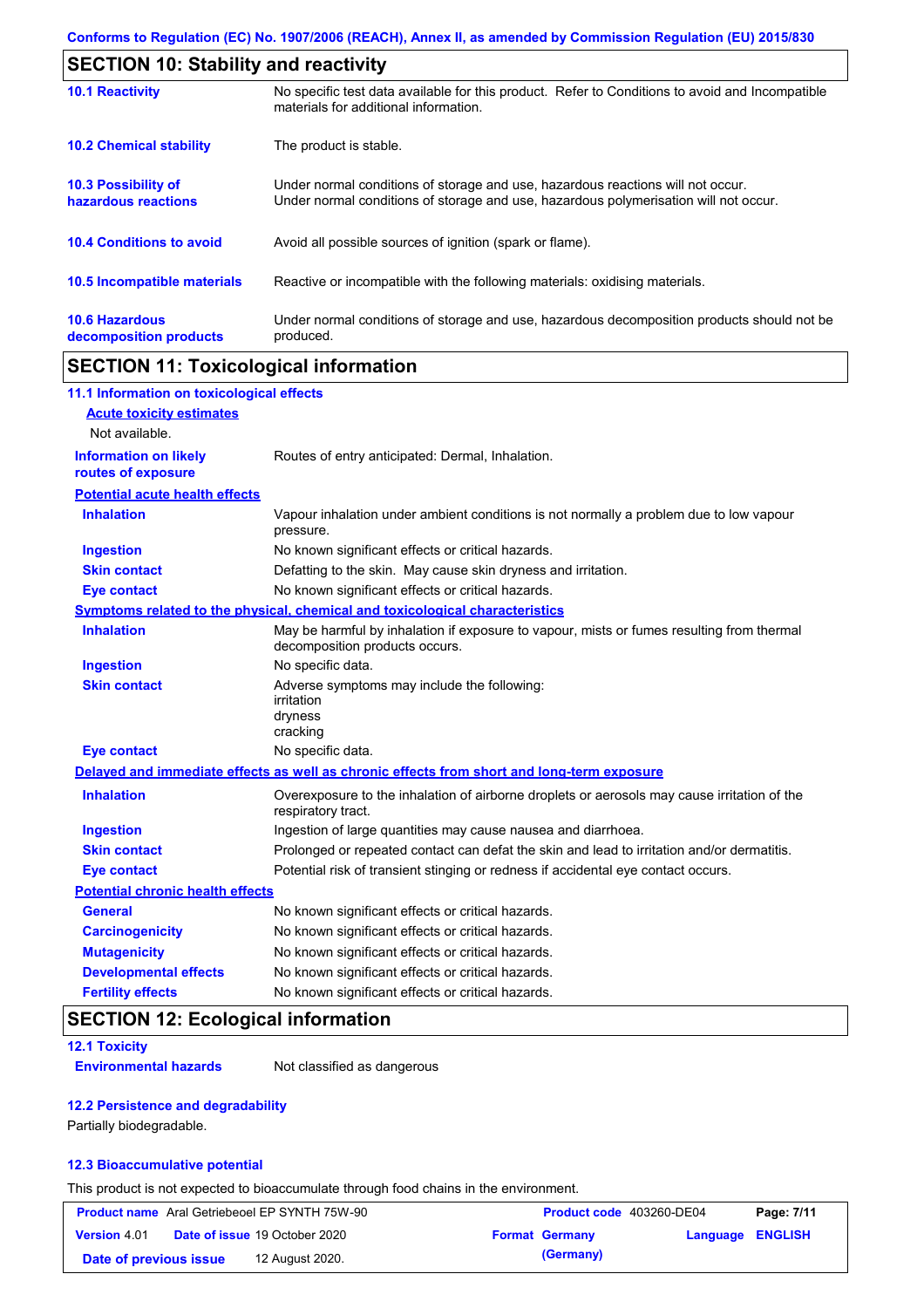## **SECTION 12: Ecological information**

| <b>12.4 Mobility in soil</b>                            |                                                                      |
|---------------------------------------------------------|----------------------------------------------------------------------|
| <b>Soil/water partition</b><br><b>coefficient (Koc)</b> | Not available.                                                       |
| <b>Mobility</b>                                         | Spillages may penetrate the soil causing ground water contamination. |

### **12.5 Results of PBT and vPvB assessment**

Product does not meet the criteria for PBT or vPvB according to Regulation (EC) No. 1907/2006, Annex XIII.

| 12.6 Other adverse effects          |                                                                                                                           |
|-------------------------------------|---------------------------------------------------------------------------------------------------------------------------|
| <b>Other ecological information</b> | Spills may form a film on water surfaces causing physical damage to organisms. Oxygen<br>transfer could also be impaired. |
|                                     |                                                                                                                           |

## **SECTION 13: Disposal considerations**

## **13.1 Waste treatment methods**

**Product**

**Methods of disposal**

Where possible, arrange for product to be recycled. Dispose of via an authorised person/ licensed waste disposal contractor in accordance with local regulations.

**Hazardous waste** Yes.

### **European waste catalogue (EWC)**

| Waste code | <b>Waste designation</b>                |
|------------|-----------------------------------------|
| 13 02 08*  | other engine, gear and lubricating oils |

However, deviation from the intended use and/or the presence of any potential contaminants may require an alternative waste disposal code to be assigned by the end user.

### **Packaging**

| <b>Methods of disposal</b> | Where possible, arrange for product to be recycled. Dispose of via an authorised person/<br>licensed waste disposal contractor in accordance with local regulations.                                                                    |
|----------------------------|-----------------------------------------------------------------------------------------------------------------------------------------------------------------------------------------------------------------------------------------|
| <b>Special precautions</b> | This material and its container must be disposed of in a safe way. Empty containers or liners<br>may retain some product residues. Avoid dispersal of spilt material and runoff and contact with<br>soil, waterways, drains and sewers. |
| <b>References</b>          | Commission 2014/955/EU<br>Directive 2008/98/EC                                                                                                                                                                                          |

# **SECTION 14: Transport information**

|                                                | <b>ADR/RID</b> | <b>ADN</b>     | <b>IMDG</b>    | <b>IATA</b>    |
|------------------------------------------------|----------------|----------------|----------------|----------------|
| 14.1 UN number                                 | Not regulated. | Not regulated. | Not regulated. | Not regulated. |
| 14.2 UN proper<br>shipping name                |                |                | -              |                |
| <b>14.3 Transport</b><br>hazard class(es)      |                |                |                |                |
| 14.4 Packing<br>group                          |                |                |                |                |
| 14.5<br><b>Environmental</b><br><b>hazards</b> | No.            | No.            | No.            | No.            |
| <b>Additional</b><br>information               |                |                |                |                |

**14.6 Special precautions for user** Not available.

**14.7 Transport in bulk according to Annex II of Marpol and the IBC Code** Not available.

| <b>Product name</b> Aral Getriebeoel EP SYNTH 75W-90 |  | Product code 403260-DE04             |  | Page: 8/11            |                         |  |
|------------------------------------------------------|--|--------------------------------------|--|-----------------------|-------------------------|--|
| <b>Version 4.01</b>                                  |  | <b>Date of issue 19 October 2020</b> |  | <b>Format Germany</b> | <b>Language ENGLISH</b> |  |
| Date of previous issue                               |  | 12 August 2020.                      |  | (Germany)             |                         |  |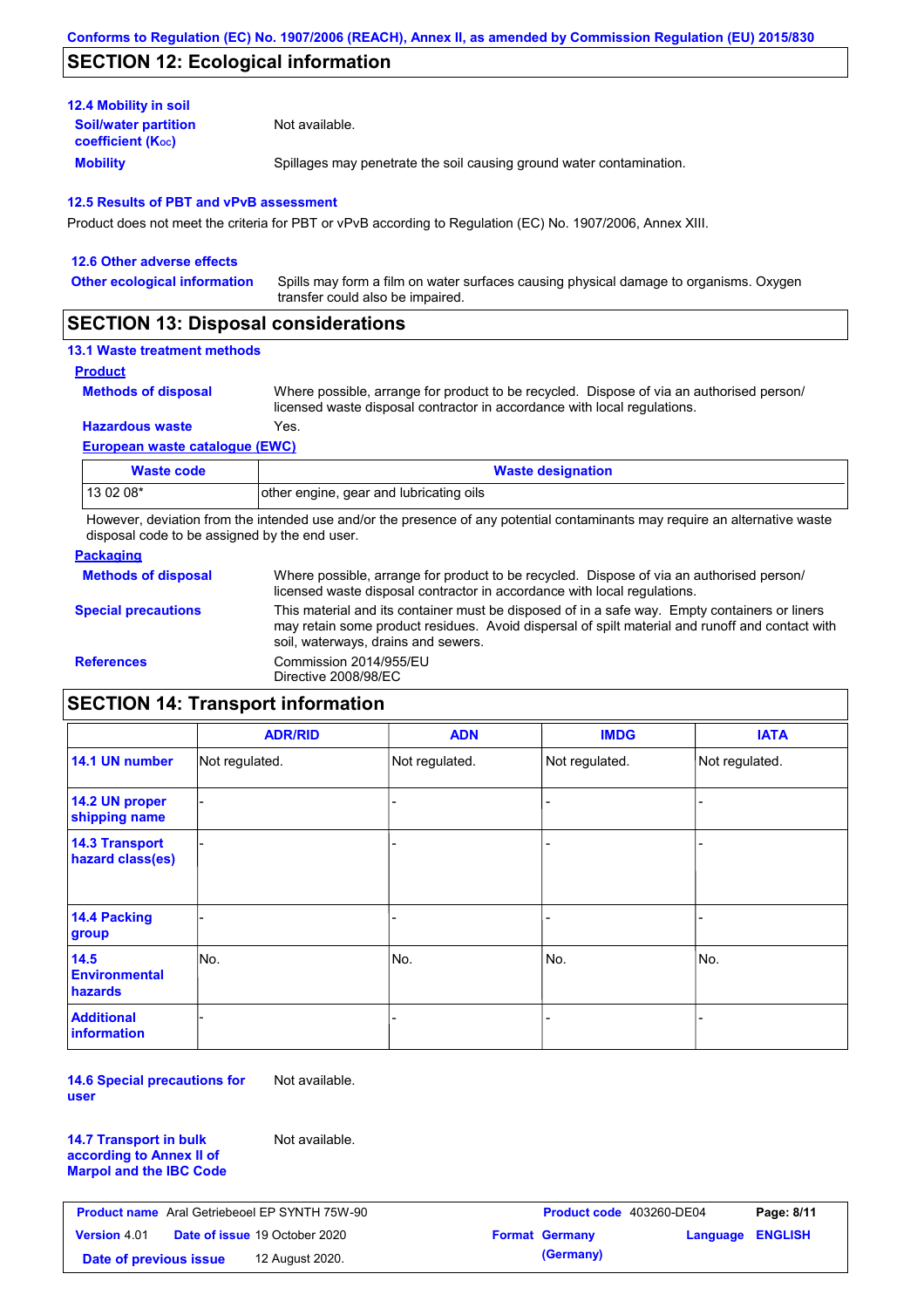# **SECTION 15: Regulatory information**

|                                                                    | 15.1 Safety, health and environmental regulations/legislation specific for the substance or mixture                                                                                                                                                     |
|--------------------------------------------------------------------|---------------------------------------------------------------------------------------------------------------------------------------------------------------------------------------------------------------------------------------------------------|
| EU Regulation (EC) No. 1907/2006 (REACH)                           |                                                                                                                                                                                                                                                         |
| <b>Annex XIV - List of substances subject to authorisation</b>     |                                                                                                                                                                                                                                                         |
| <b>Annex XIV</b>                                                   |                                                                                                                                                                                                                                                         |
| None of the components are listed.                                 |                                                                                                                                                                                                                                                         |
| <b>Substances of very high concern</b>                             |                                                                                                                                                                                                                                                         |
| None of the components are listed.                                 |                                                                                                                                                                                                                                                         |
| <b>Other regulations</b>                                           |                                                                                                                                                                                                                                                         |
| <b>REACH Status</b>                                                | The company, as identified in Section 1, sells this product in the EU in compliance with the<br>current requirements of REACH.                                                                                                                          |
| <b>United States inventory</b><br>(TSCA 8b)                        | All components are active or exempted.                                                                                                                                                                                                                  |
| <b>Australia inventory (AICS)</b>                                  | All components are listed or exempted.                                                                                                                                                                                                                  |
| <b>Canada inventory</b>                                            | All components are listed or exempted.                                                                                                                                                                                                                  |
| <b>China inventory (IECSC)</b>                                     | All components are listed or exempted.                                                                                                                                                                                                                  |
| <b>Japan inventory (ENCS)</b>                                      | All components are listed or exempted.                                                                                                                                                                                                                  |
| <b>Korea inventory (KECI)</b>                                      | All components are listed or exempted.                                                                                                                                                                                                                  |
| <b>Philippines inventory</b><br>(PICCS)                            | All components are listed or exempted.                                                                                                                                                                                                                  |
| <b>Taiwan Chemical</b><br><b>Substances Inventory</b><br>(TCSI)    | All components are listed or exempted.                                                                                                                                                                                                                  |
| Ozone depleting substances (1005/2009/EU)<br>Not listed.           |                                                                                                                                                                                                                                                         |
| Prior Informed Consent (PIC) (649/2012/EU)<br>Not listed.          |                                                                                                                                                                                                                                                         |
| <b>EU - Water framework directive - Priority substances</b>        |                                                                                                                                                                                                                                                         |
| None of the components are listed.                                 |                                                                                                                                                                                                                                                         |
| <b>Seveso Directive</b>                                            |                                                                                                                                                                                                                                                         |
| This product is not controlled under the Seveso Directive.         |                                                                                                                                                                                                                                                         |
| <b>National requlations</b>                                        |                                                                                                                                                                                                                                                         |
| <b>Hazardous incident ordinance</b>                                |                                                                                                                                                                                                                                                         |
| <b>Hazard class for water</b>                                      | (classified according AwSV)<br>1                                                                                                                                                                                                                        |
| <b>Prohibited Chemicals</b><br><b>Regulation</b><br>(ChemVerbotsV) | When placed on the market in Germany, this product is not subject to the Prohibited Chemicals<br>Regulation (ChemVerbotsV).                                                                                                                             |
| <b>Occupational restrictions</b>                                   | Observe employment restrictions in the following:<br>Gesetz zum Schutz der arbeitenden Jugend (Jugendarbeitsschutzgesetz - JArbSchG)<br>Gesetz zum Schutz von Müttern bei der Arbeit, in der Ausbildung und im Studium<br>(Mutterschutzgesetz - MuSchG) |
| <b>15.2 Chemical safety</b><br>assessment                          | A Chemical Safety Assessment has been carried out for one or more of the substances within<br>this mixture. A Chemical Safety Assessment has not been carried out for the mixture itself.                                                               |

## **SECTION 16: Other information**

| <b>Abbreviations and acronyms</b>                    | ADN = European Provisions concerning the International Carriage of Dangerous Goods by<br>Inland Waterway                                                                                                                                                                                                                                                                                                                                                                                                                           |  |                                 |          |                |
|------------------------------------------------------|------------------------------------------------------------------------------------------------------------------------------------------------------------------------------------------------------------------------------------------------------------------------------------------------------------------------------------------------------------------------------------------------------------------------------------------------------------------------------------------------------------------------------------|--|---------------------------------|----------|----------------|
|                                                      | ADR = The European Agreement concerning the International Carriage of Dangerous Goods by<br>Road<br>$ATE = Acute Toxicity Estimate$<br><b>BCF</b> = Bioconcentration Factor<br>CAS = Chemical Abstracts Service<br>CLP = Classification, Labelling and Packaging Regulation [Regulation (EC) No. 1272/2008]<br>CSA = Chemical Safety Assessment<br>CSR = Chemical Safety Report<br>DMEL = Derived Minimal Effect Level<br>DNEL = Derived No Effect Level<br>EINECS = European Inventory of Existing Commercial chemical Substances |  |                                 |          |                |
|                                                      | ES = Exposure Scenario                                                                                                                                                                                                                                                                                                                                                                                                                                                                                                             |  |                                 |          |                |
| <b>Product name</b> Aral Getriebeoel EP SYNTH 75W-90 |                                                                                                                                                                                                                                                                                                                                                                                                                                                                                                                                    |  | <b>Product code</b> 403260-DE04 |          | Page: 9/11     |
| <b>Version 4.01</b>                                  | <b>Date of issue 19 October 2020</b>                                                                                                                                                                                                                                                                                                                                                                                                                                                                                               |  | <b>Format Germany</b>           | Language | <b>ENGLISH</b> |
| Date of previous issue                               | 12 August 2020.                                                                                                                                                                                                                                                                                                                                                                                                                                                                                                                    |  | (Germany)                       |          |                |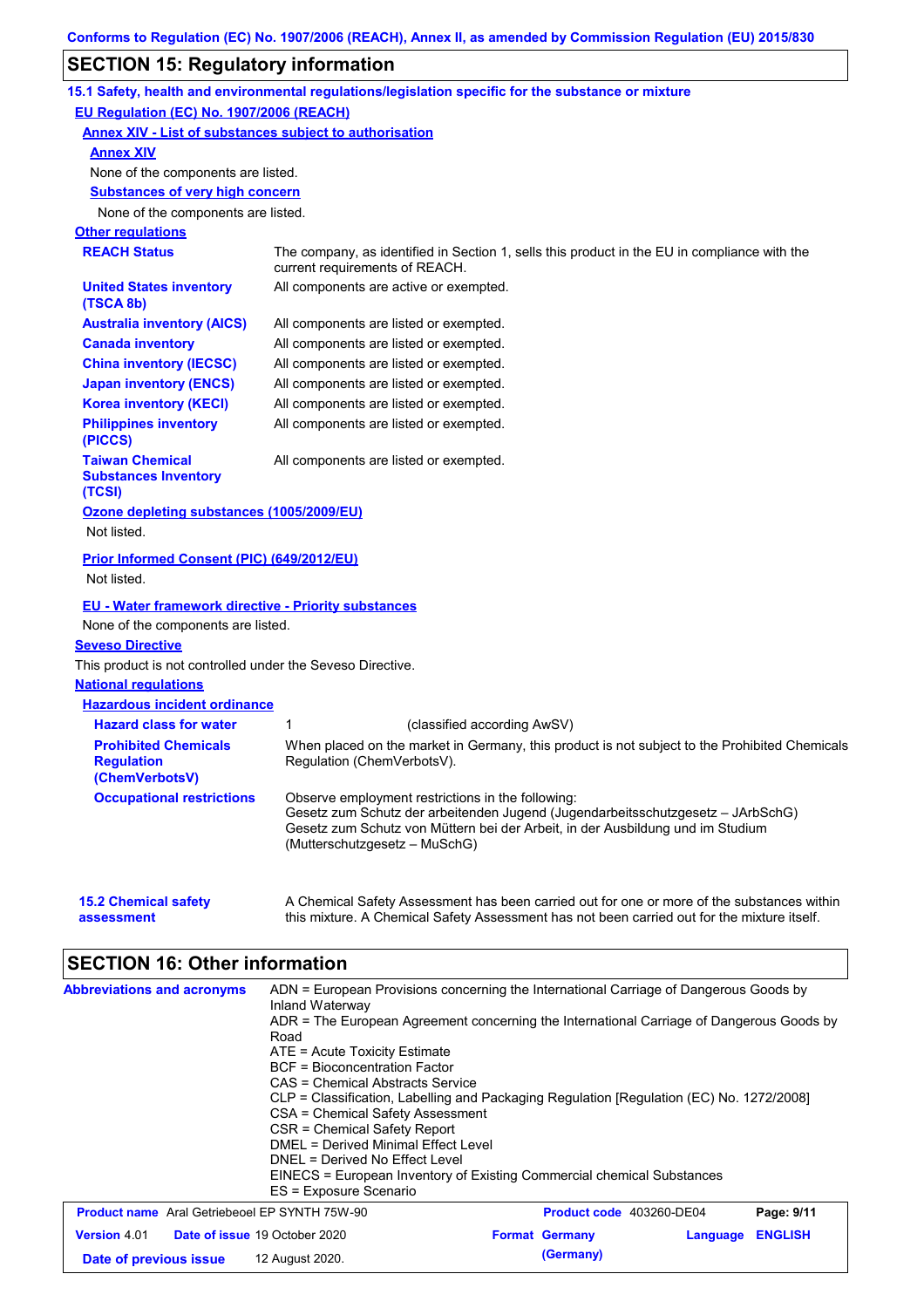### **SECTION 16: Other information**

| EUH statement = CLP-specific Hazard statement                                           |
|-----------------------------------------------------------------------------------------|
| EWC = European Waste Catalogue                                                          |
| GHS = Globally Harmonized System of Classification and Labelling of Chemicals           |
| IATA = International Air Transport Association                                          |
| IBC = Intermediate Bulk Container                                                       |
| <b>IMDG = International Maritime Dangerous Goods</b>                                    |
| LogPow = logarithm of the octanol/water partition coefficient                           |
| MARPOL = International Convention for the Prevention of Pollution From Ships, 1973 as   |
| modified by the Protocol of 1978. ("Marpol" = marine pollution)                         |
| OECD = Organisation for Economic Co-operation and Development                           |
| PBT = Persistent, Bioaccumulative and Toxic                                             |
| <b>PNEC = Predicted No Effect Concentration</b>                                         |
| REACH = Registration, Evaluation, Authorisation and Restriction of Chemicals Regulation |
| [Regulation (EC) No. 1907/2006]                                                         |
| RID = The Regulations concerning the International Carriage of Dangerous Goods by Rail  |
| <b>RRN = REACH Registration Number</b>                                                  |
| SADT = Self-Accelerating Decomposition Temperature                                      |
| SVHC = Substances of Very High Concern                                                  |
| STOT-RE = Specific Target Organ Toxicity - Repeated Exposure                            |
| STOT-SE = Specific Target Organ Toxicity - Single Exposure                              |
| TWA = Time weighted average                                                             |
| $UN = United Nations$                                                                   |
| UVCB = Complex hydrocarbon substance                                                    |
| VOC = Volatile Organic Compound                                                         |
| vPvB = Very Persistent and Very Bioaccumulative                                         |
| Varies = may contain one or more of the following 64741-88-4 / RRN 01-2119488706-23,    |
| 64741-89-5 / RRN 01-2119487067-30, 64741-95-3 / RRN 01-2119487081-40, 64741-96-4/ RRN   |
| 01-2119483621-38, 64742-01-4 / RRN 01-2119488707-21, 64742-44-5 / RRN                   |
| 01-2119985177-24, 64742-45-6, 64742-52-5 / RRN 01-2119467170-45, 64742-53-6 / RRN       |
| 01-2119480375-34, 64742-54-7 / RRN 01-2119484627-25, 64742-55-8 / RRN                   |
| 01-2119487077-29, 64742-56-9 / RRN 01-2119480132-48, 64742-57-0 / RRN                   |
| 01-2119489287-22, 64742-58-1, 64742-62-7 / RRN 01-2119480472-38, 64742-63-8,            |
| 64742-65-0 / RRN 01-2119471299-27, 64742-70-7 / RRN 01-2119487080-42, 72623-85-9 /      |
| RRN 01-2119555262-43, 72623-86-0 / RRN 01-2119474878-16, 72623-87-1 / RRN               |
| 01-2119474889-13                                                                        |
|                                                                                         |

### **Procedure used to derive the classification according to Regulation (EC) No. 1272/2008 [CLP/GHS]**

| <b>Classification</b>                                  |                            | <b>Justification</b>                          |  |  |  |  |
|--------------------------------------------------------|----------------------------|-----------------------------------------------|--|--|--|--|
| Not classified.                                        |                            |                                               |  |  |  |  |
| <b>Full text of abbreviated H</b><br><b>statements</b> | H304                       | May be fatal if swallowed and enters airways. |  |  |  |  |
| <b>Full text of classifications</b><br>[CLP/GHS]       | Asp. Tox. 1, H304          | <b>ASPIRATION HAZARD - Category 1</b>         |  |  |  |  |
| <b>History</b>                                         |                            |                                               |  |  |  |  |
| Date of issue/Date of<br>revision                      | 19/10/2020.                |                                               |  |  |  |  |
| Date of previous issue                                 | 12/08/2020.                |                                               |  |  |  |  |
| <b>Prepared by</b>                                     | <b>Product Stewardship</b> |                                               |  |  |  |  |

### **Indicates information that has changed from previously issued version.**

#### **Notice to reader**

All reasonably practicable steps have been taken to ensure this data sheet and the health, safety and environmental information contained in it is accurate as of the date specified below. No warranty or representation, express or implied is made as to the accuracy or completeness of the data and information in this data sheet.

The data and advice given apply when the product is sold for the stated application or applications. You should not use the product other than for the stated application or applications without seeking advice from BP Group.

It is the user's obligation to evaluate and use this product safely and to comply with all applicable laws and regulations. The BP Group shall not be responsible for any damage or injury resulting from use, other than the stated product use of the material, from any failure to adhere to recommendations, or from any hazards inherent in the nature of the material. Purchasers of the product for supply to a third party for use at work, have a duty to take all necessary steps to ensure that any person handling or using the product is provided with the information in this sheet. Employers have a duty to tell employees and others who may be affected of any hazards described in this sheet and of any precautions that should be taken. You can contact the BP Group to ensure that this document is the most current available. Alteration of this document is strictly prohibited.

| <b>Product name</b> Aral Getriebeoel EP SYNTH 75W-90 |  |                                      | Product code 403260-DE04 |                         | Page: 10/11 |
|------------------------------------------------------|--|--------------------------------------|--------------------------|-------------------------|-------------|
| <b>Version 4.01</b>                                  |  | <b>Date of issue 19 October 2020</b> | <b>Format Germany</b>    | <b>Language ENGLISH</b> |             |
| Date of previous issue                               |  | 12 August 2020.                      | (Germany)                |                         |             |